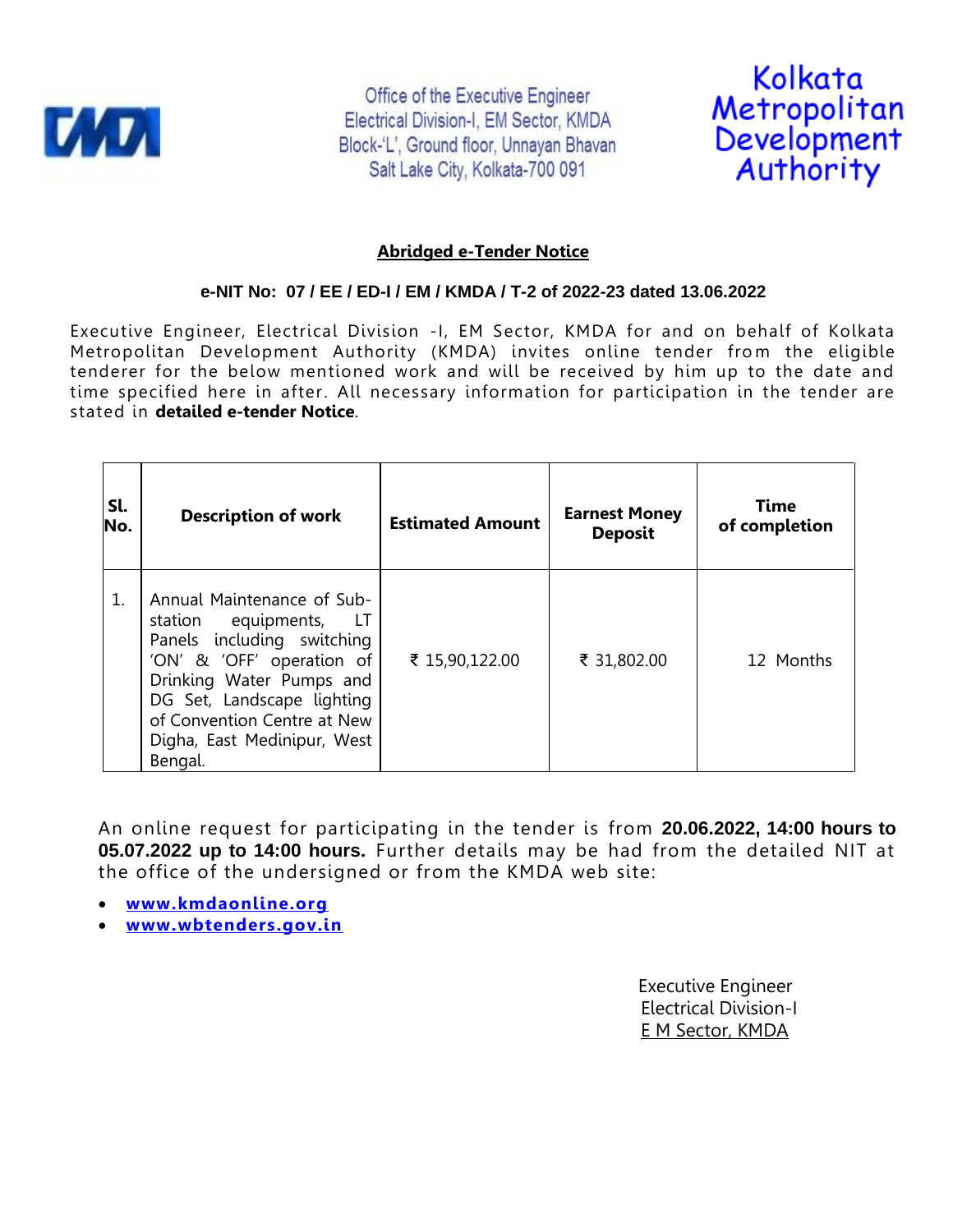

Office of the Executive Engineer Electrical Division-I, EM Sector, KMDA Block-'L', Ground floor, Unnayan Bhavan Salt Lake City, Kolkata-700 091



# **Detailed e-tender Notice**

#### **e-NIT No: 07 / EE / ED-I / EM / KMDA / T-2 of 2022-23 dated 13.06.2022**

Executive Engineer, Electrical Division -I, EM Sector, KMDA for and on behalf of Kolkata Metropolitan Development Authority (KMDA) invites online tender from the eligible tenderer for the below mentioned work and will be received by him up to the date and time specified here in after. All necessary information for participation in the tender are stated in detail below.

| Sl.<br><u>No.</u> | <b>Items for consideration</b>                              |                | <b>Information</b>                                                                                                                                                                                                                                                                                                                                          |
|-------------------|-------------------------------------------------------------|----------------|-------------------------------------------------------------------------------------------------------------------------------------------------------------------------------------------------------------------------------------------------------------------------------------------------------------------------------------------------------------|
| 1.1               | <b>Name of Works</b>                                        | $\ddot{\cdot}$ | Annual Maintenance of Sub-station equipments, LT<br>Panels including switching 'ON' & 'OFF' operation of<br>Drinking Water Pumps and DG Set, Landscape<br>lighting of Convention Centre at New Digha, East<br>Medinipur, West Bengal.                                                                                                                       |
| 1.2               | Name & Address of the tender :<br><b>Inviting authority</b> |                | Executive Engineer, Electrical Division- I, EM Sector,<br>KMDA, Block- 'L', Ground Floor, Unnayan Bhavan,<br>Salt lake City, Kolkata- 700 091.                                                                                                                                                                                                              |
| 1.3               | Name & Address of the Executing :<br><b>Cell</b>            |                | Executive Engineer, Electrical Division- I, EM Sector,<br>KMDA, Block- 'L', Ground Floor, Unnayan Bhavan,<br>Salt lake City, Kolkata- 700 091.                                                                                                                                                                                                              |
| 1.4               | Manufacturers eligible to submit<br>tender                  |                | Any agency willing to take part in the e-tendering<br>process will have to be enrolled and registered<br>with the Govt. e- procurement system, through<br>logging on to http://wbtenders.gov.in and to obtain<br>a class-II or Class-III Digital Signature Certificate<br>(DSC) for submission of tenders from the approved<br>service provider of the NIC. |
| 1.5               | <b>Estimated Value of work</b>                              | $\ddot{\cdot}$ | ₹ 15,90,122.00                                                                                                                                                                                                                                                                                                                                              |
| 1.6               | <b>Earnest Money Deposit</b>                                | $\ddot{\cdot}$ | ₹ 31,802.00                                                                                                                                                                                                                                                                                                                                                 |
| 1.7               | <b>Time of Completion</b>                                   | $\ddot{\cdot}$ | 12 Months from the date of firm order.                                                                                                                                                                                                                                                                                                                      |
| 1.8               | <b>Collection of tender documents</b>                       |                | The firm can search and download NIT and tender<br>documents electronically from computer once he                                                                                                                                                                                                                                                           |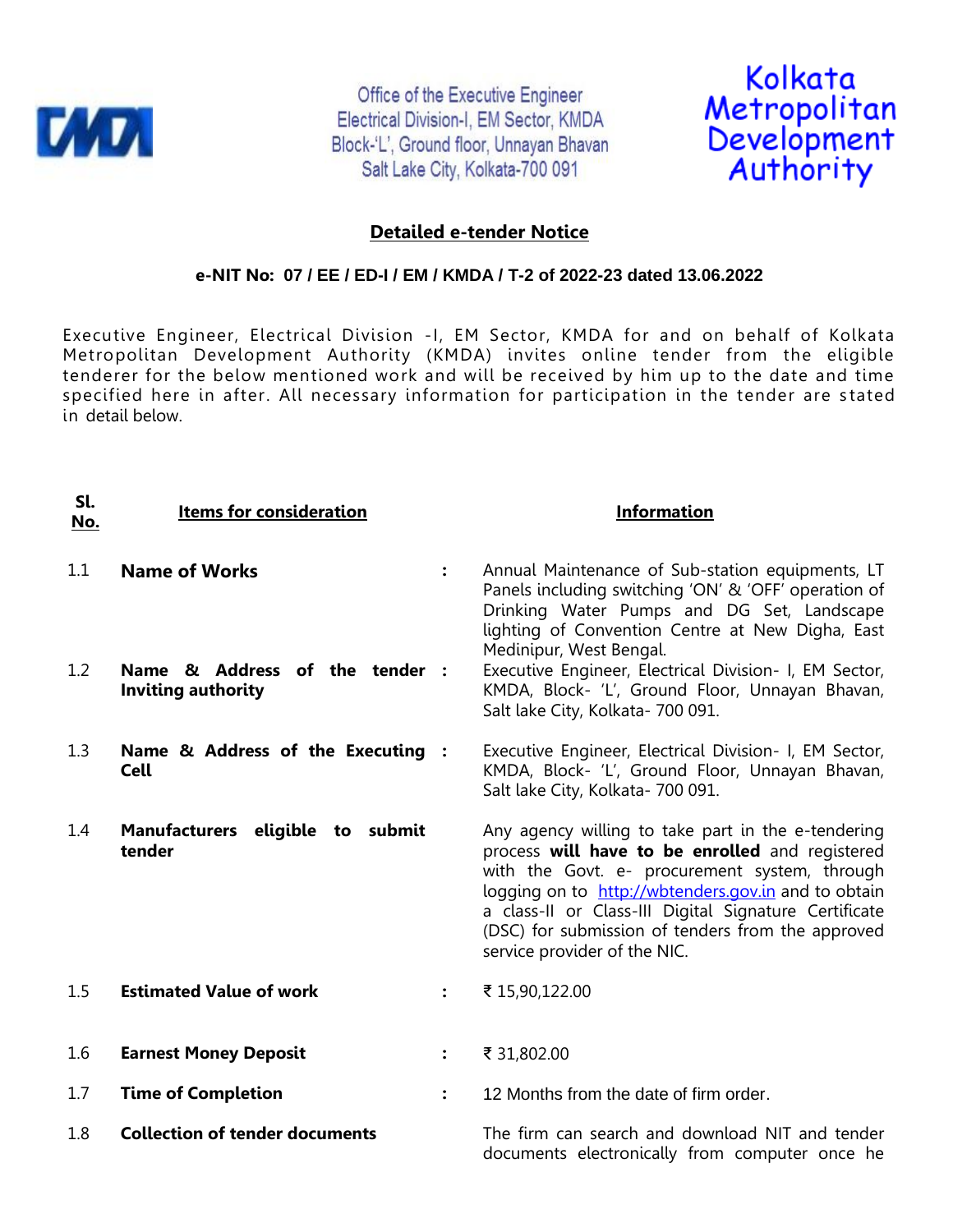logs on to website using the DSC. This is the only mode of collection of tender documents.

| 1.9  | <b>Submission of Tenders</b>                                           |   | Tenders are to be submitted online through website<br>in two folders at a time for each work one is<br>technical Proposal and the other is Financial<br>Proposal, before the prescribed date and time. Using<br>the digital signature certificate (DSC), the documents<br>are to be uploaded, virus scanned and digitally<br>signed. The documents will get encrypted<br>(transformed into non-readable formats) |
|------|------------------------------------------------------------------------|---|------------------------------------------------------------------------------------------------------------------------------------------------------------------------------------------------------------------------------------------------------------------------------------------------------------------------------------------------------------------------------------------------------------------|
| 1.10 | <b>Date &amp; time limit</b> for documents :<br>download (Online)      |   | From 20.06.2022, 14:00 hours to 05.07.2022 upto<br>14:00 hours                                                                                                                                                                                                                                                                                                                                                   |
| 1.11 | time<br>limit<br>Date<br>&<br>for $:$<br>submission of tender (online) |   | From 20.06.2022, 14:00 hours to 05.07.2022 upto<br>14:00 hours.                                                                                                                                                                                                                                                                                                                                                  |
| 1.12 | <b>Date &amp; Time for Prebid Meeting</b>                              | : | <b>NIL</b>                                                                                                                                                                                                                                                                                                                                                                                                       |
| 1.13 | Date & time for opening of <b>Technical</b> :<br><b>Bid</b> (online)   |   | 07.07.2022 at 14:00 hours                                                                                                                                                                                                                                                                                                                                                                                        |
| 1.14 | Financial Bid Opening Date & time :<br>(online)                        |   | To be notified latter.                                                                                                                                                                                                                                                                                                                                                                                           |

## **2.0**. **Submission of Tenders** :

**2.1** Tenders are to be submitted online through website in two folders at a time for each work one is technical Proposal and the other is Financial Proposal, before the prescribed date and time. Using the digital signature certificate (DSC), the documents are to be uploaded, virus scanned and digitally signed. The documents will get encrypted (transformed into non-readable formats).

## **2.2 Technical Proposal (PART-I)**

The Technical should contain scanned copies and / or declarations in the following standardized format in further to covers (Folders).

#### Technical files **(Statutory covers)**

- I. NIT and Addendum or Corrigendum if any.
- II. Tender Form No. 1.
- III. Declaration as per Annexure
- IV. Scan copy of Bank Challan.

V. Credential with proper completion and payment certificate – Tenderers **(a)** having successfully completed similar type of contract jobs within last five years, of value not less than 40 % of the value put to tender in one single contract during 5 (five) years prior to the date of this tender notice **or (b)** having successfully completed similar type of contract jobs of value not less than 30 % of the value put to tender in each of two separate contract during 5 (five) years prior to the date of this tender notice **or (c)** intending Tenderers should produce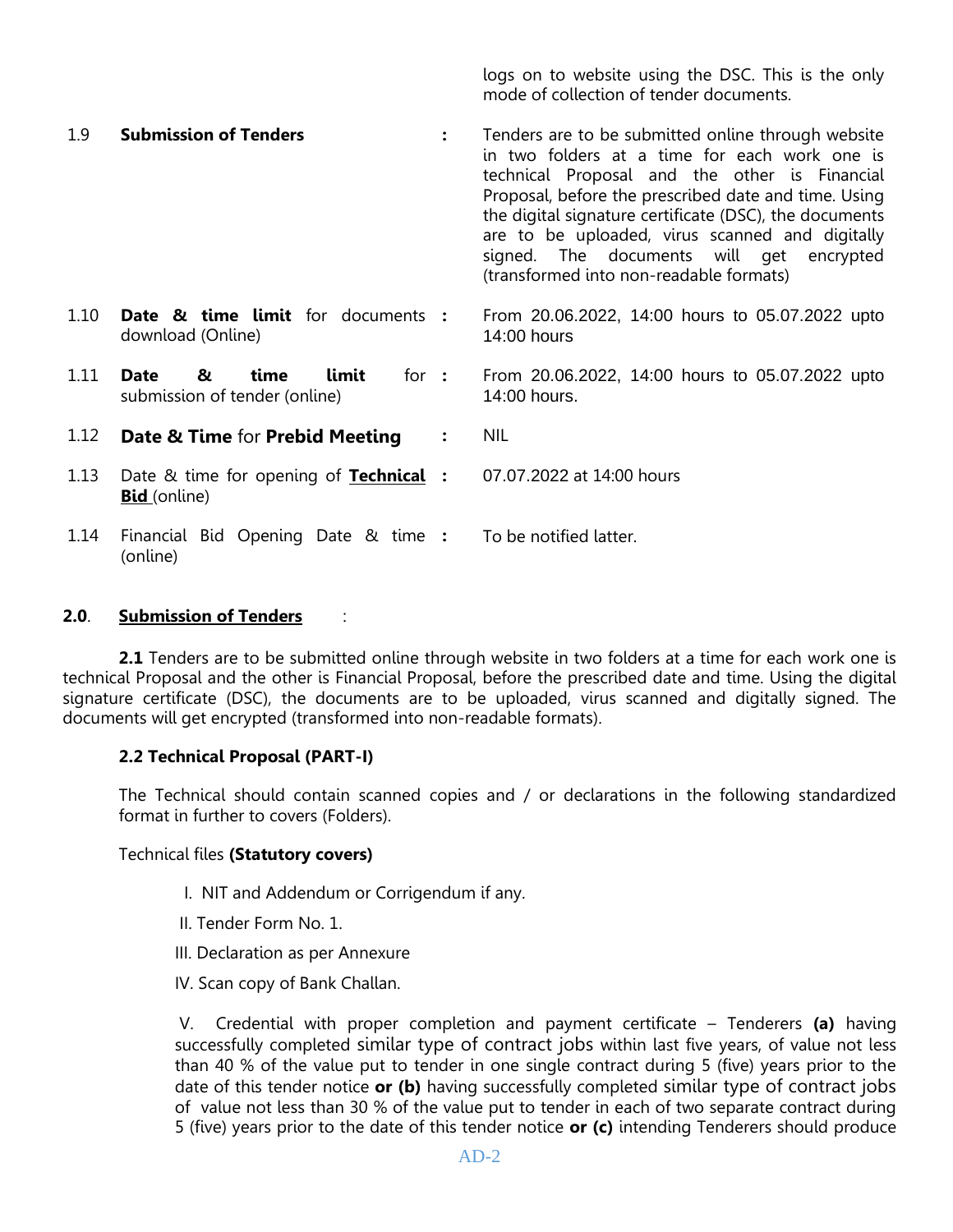credential of one single running work on similar type of contract jobs which has been completed to the extent of 80 % or more and value of which is not less than the 40 % of the value put to tender and each under any Govt./Govt. undertaking /Autonomous Body/Local Body. In case of running works certificate should be clearly stated that the work is in progress satisfactorily and no penal action has been initiated against the executing agency i.e. tenderer. Certificate by the said department in favour of the bidder is only acceptable.

- VI. The intending bidder shall have their own Valid **Electrical Contractor's License** with supervisory certificate ( SCC Part No. 1, 2, 4, 5, 7A, 7B, 11, 12).
- VII. Scanned copy of **Power of attorney** by the competent Authority if the power is delegated for signing the Bid to persons other than the applicant must be uploaded.
- b) My Documents **(Non- statutory cover)** containing:
	- I. The intending tenderer shall have valid up to date Professional Tax Clearance Certificates. If up to date PTCC is not obtained then receipted copy of tax deposit Challan from the date of PTCC last issued / obtained to the current year shall have to be produced.
	- II. The firm shall have valid PAN issued by GOI. IT (last year's) Return.
	- III. The firm shall have valid GST Registration Number**.**
	- IV. A declaration on Non- Judicial Stamp Paper stating that the documents submitted / furnished by him are true and genuine to the best of his knowledge and belief. In case any fraudulent activities are observed and or detected, he shall be solely responsible for such activities .He shall also declare that whether his firm has been debarred in recent past from any sort of tendering in any department or punished in any form**.**

# **2.2 Financial Proposal-(PART-II)**

The financial proposal should contain the following documents in two cover (Folder) i.e.

(i) Bill of quantities (BOQ) the contractor is to offer the rate online through computer in the space marked for quoting rate in the BOQ. Only downloaded copies of the above documents are to be uploaded virus scanned & digitally signed by the contractor.

# **3.0 Earnest Money Deposit:**

In addition to the complete set of tender documents as mentioned here in before, the tenderer shall have to deposit an initial earnest money of ₹ 31,802/- to be deposited at the time of Bidding through online. The balance amount of earnest money [Total 2 % (two percent) of E.M. of the value of quoted amount –  $\bar{\xi}$ 31,802/- will have to be submitted to the department within 10 working days by the L1 (lowest) bidder only after issuance of L.O.I. through online, failing which the initial E.M. will be forfeited. The Work order will be issued only after receiving the balance E.M. amount. Please note that submission of tender without earnest money will be treated as non-responsive.

The initial earnest money shall be deposited with the tender/ offer as per online e-procurement requirement in favor of KMDA payable at Kolkata.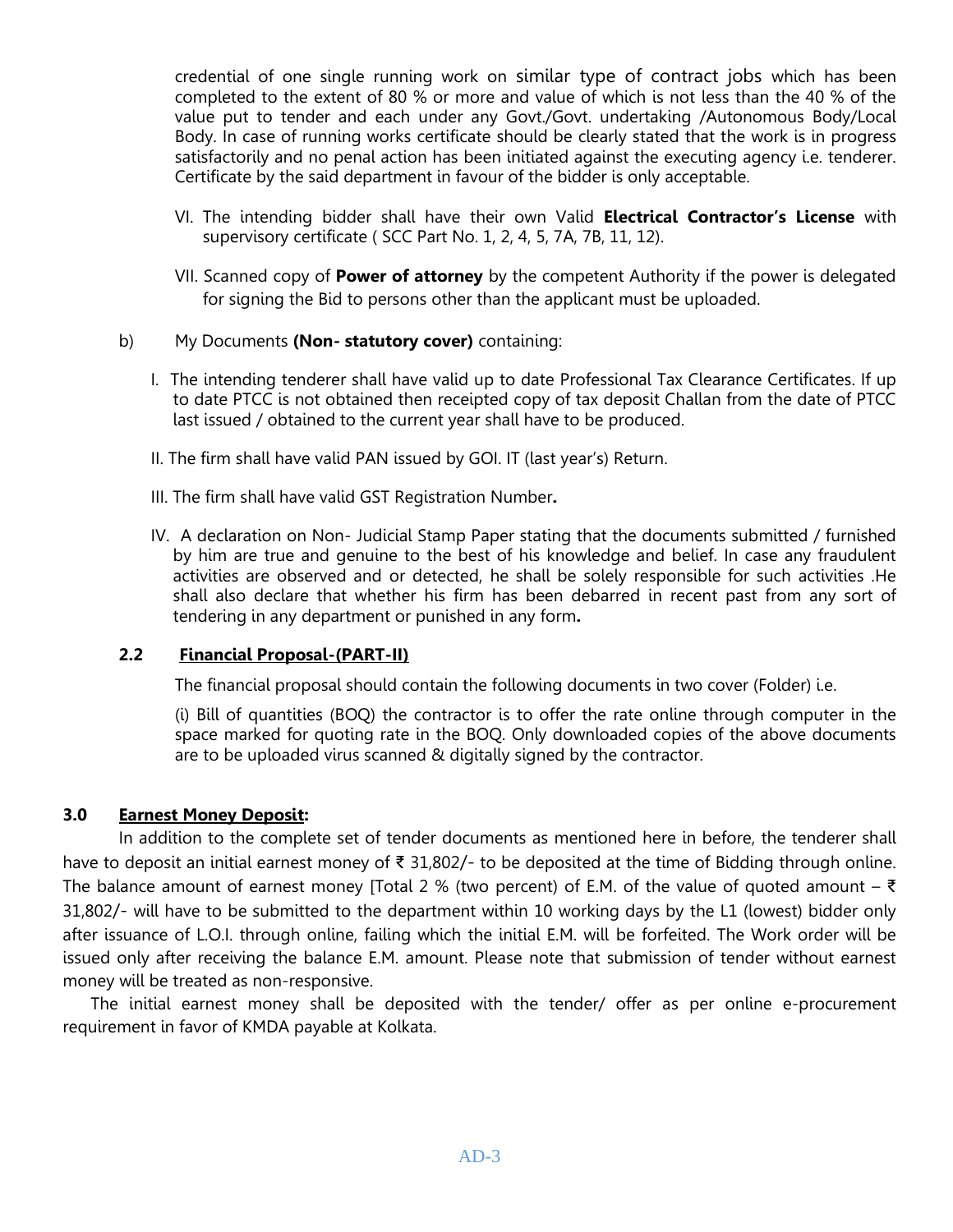# **4.0. Security Deposit :**

The successful tenderer shall have to provide for as security for the work an amount in terms of clause no. 1 of the printed tender form.

An amount at the rate of 10% of the work /supply will be recovered from the progressive running bills. This is inclusive of the initial security deposit already deposited with the Department.

In case the total amount of the retainable security deposit is more than ₹ 2.00 lakh, then the contractor, at his own choice/ option, may apply to the department for allowing him to keep the amount of deductible security deposit exceeding ₹ 2.00 lakh in the form of Bank Guarantee from a scheduled Bank in Kolkata valid for the entire guarantee period in the prescribed format of the department.

Failure on the part of the contractor (successful bidder) in depositing the additional amount of initial security where so required in terms of above shall constitute a breach of the obligations and shall render the offer / contract liable for termination with forfeiture of initial security deposit that may be lying with KMDA as in clause 1.8 above without any reference to the bidder.

## **5.0 Statutory Deduction of taxes / duties / Cess etc. :**

Income Tax, Cess, G.S.T. etc. will be applicable from the contractor's bill at the rate in accordance with the orders/ circulars of the Union Government of India in force during the contractual period.

If the Union Government of India declares any variation of the tax structure during the pendency of the contract, it shall be to the contractor's account.

If any variation in the tax structure declared by the Government of West Bengal during the pendency of the contract shall be to the contractor's account.

## **6.0 Opening and evaluation of tender:**

**6.1** Opening of Technical Proposal:

- a) Technical proposals will be opened by the Executive Engineer, E.D. I, EM Sector, KMDA and / or his authorized representative electronically from the web site using their digital signature certificate.
- b) Intending tenderers may remain present if they so desire.
- c) Cover for statutory documents should be opened first if found in order cover for non- Statutory documents will be opened. If there is any deficiency in the statutory documents, the tender will summarily rejected.
- d) Decrypted documents of the non-statutory documents will be downloaded and handed over to the tender accepting authority.

**6.2** Pursuant to scrutiny and decision to the technical accepting authority, the summery list of eligible tenderers will uploaded in the web portals.

**6.3** Opening and evaluation of financial proposal:

Financial proposal of tenderers declared technically eligible by the tender accepting authority will be opened electronically from the web Portal on prescribed date and time by the E.E./ E.D.- I, EM, KMDA.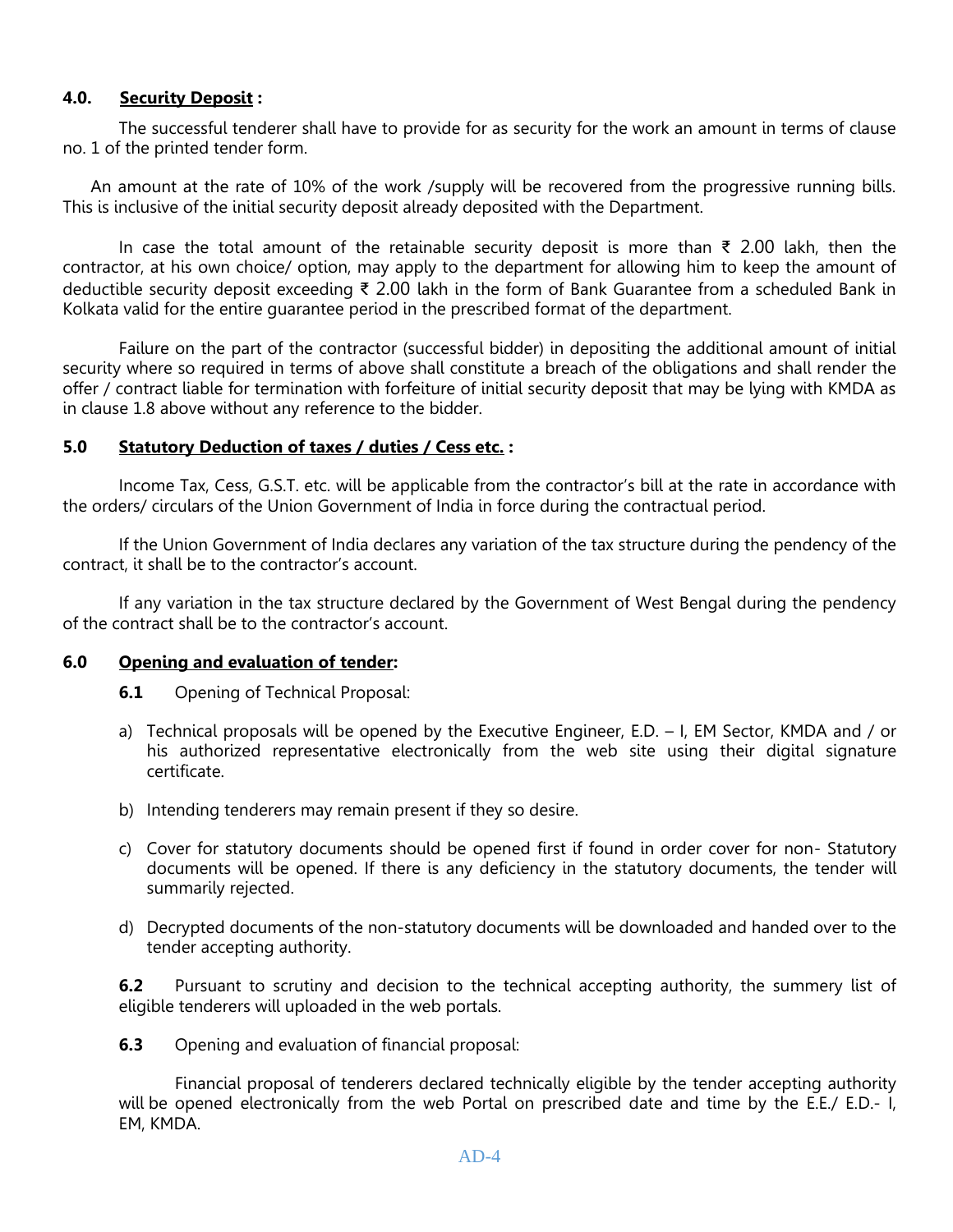After evaluation of financial proposal, the authority may upload the final summary result.

**6.4 The Tender Accepting Authority may ask any of the tenders to submit analysis to justify the rate quoted by that tenderer.**

**6.5 The liquidated damage shall be 0.5 % per week & maximum amount of liquidated damages shall be 10 % of the Contract Price.**

 **6.6 Additional performance security @10% of the tendered amount shall be obtained from the successful bidder if the accepted bid value is 80% or less of the estimate put to tender. Additional performance security shall be submitted in the form of Bank Guarantee from any schedule bank before issuance of the work order if the bidder fails to submit additional performance security within 7(seven) working days from the date of issuance of Letter of acceptance, his EMD will be forfeited and other necessary action like black listing of contractor etc may be taken. the bank guarantee to be valid up-to the end of contract period shall be renewed accordingly if required.**

#### **7.0 Conditional and incomplete Tender:**

No conditional /incomplete quotation will be accepted under any circumstances. Where there is a discrepancy between the unit rate and item total resulting from multiplying the unit rate by quantity, the unit rate quoted shall govern.

## **8.0 Withdrawal of tender:**

A tender once submitted shall not be withdrawn within a period of 120 days from the last day of the opening of the tender.

If a tenderer withdraws his tender within this period without any valid reason, he may be disqualified from submitting any tender in KMDA for a minimum period of one year**.**

## **9.0 Validity of the offer/ tender:**

The validity of the tender shall be 120 days from the date of the opening of the offer. **Time of completion of work shall be reckoned from the date of layout.**

#### **10.0 Rates inclusive of all charges:**

As stated elsewhere the rate quoted by the tenderer shall be inclusive of all elements of taxes and duties, demands**.**

The tenderer shall include income taxes, GST etc. as applicable, octroy if any, toll, ferry charges, local charges, royalties, service taxes, turn over taxes and all other charges as applicable.

All other charges like insurance charges, freight, Government Inspector's fee for obtaining statutory clearance etc. as would be required for completion of the work shall also be considered in the rates quoted. No claim what so ever on this account will be entertained.

## **11.0 Payment of wages and other regulatory benefits:**

The wages and other regulatory benefits / viz. ESI, EPF & Bonus, as per the prevailing rules, regulations, acts etc of the state and union Govt. shall be provided to all the personnel deployed by the contractor from time to time for undertaking the work. In no case, the department shall not be held responsible for any eventualities in this regard.